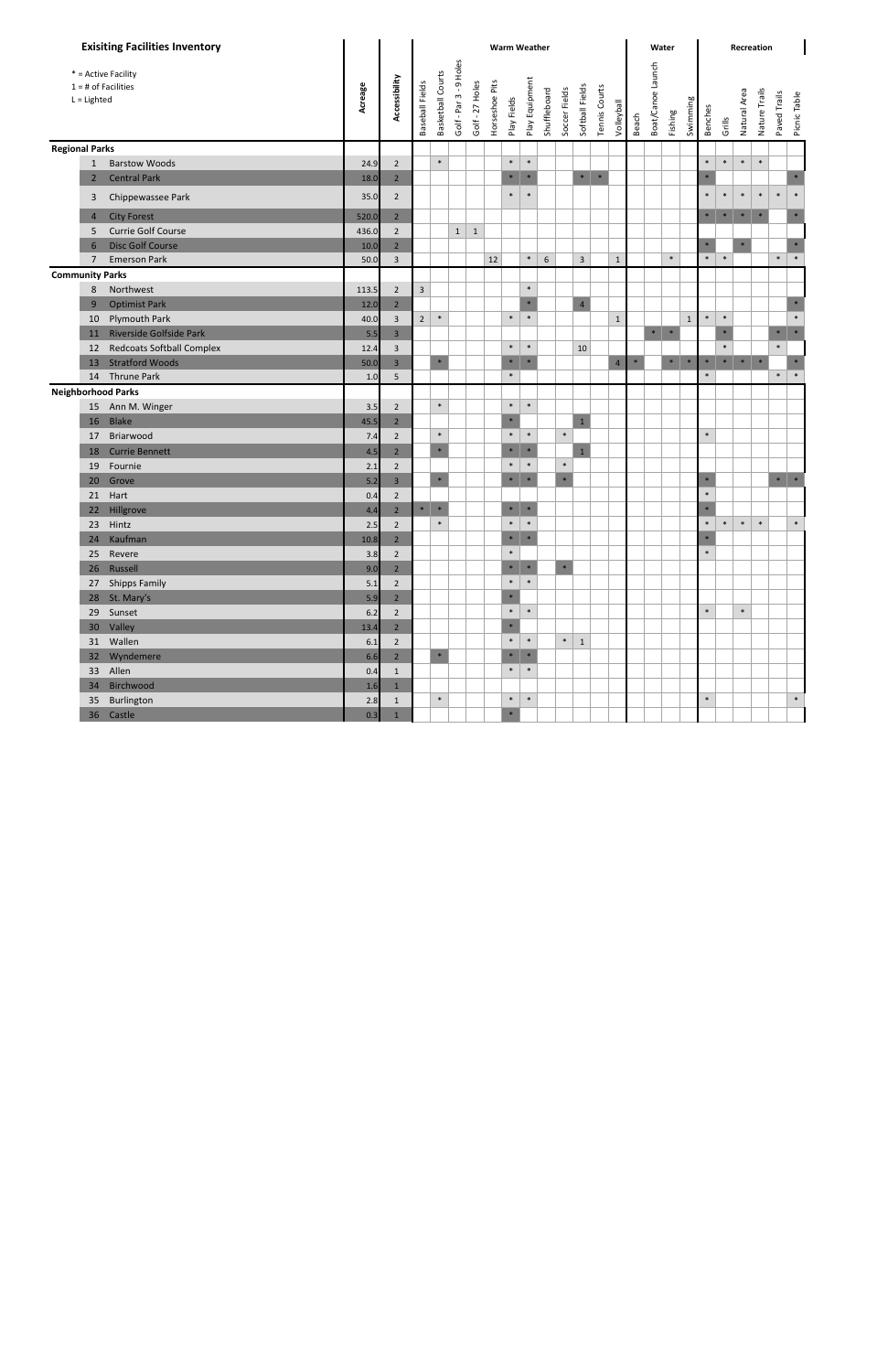| <b>Exisiting Facilities Inventory</b>                         |         |                |                 |                   |                        |                 |                | <b>Warm Weather</b>   |                |              |                       |                 |               |            |       | Water             |         |          |                |        |              | Recreation    |              |              |
|---------------------------------------------------------------|---------|----------------|-----------------|-------------------|------------------------|-----------------|----------------|-----------------------|----------------|--------------|-----------------------|-----------------|---------------|------------|-------|-------------------|---------|----------|----------------|--------|--------------|---------------|--------------|--------------|
| * = Active Facility<br>$1 = #$ of Facilities<br>$L =$ Lighted | Acreage | Accessibility  | Baseball Fields | Basketball Courts | Golf - Par 3 - 9 Holes | Golf - 27 Holes | Horseshoe Pits | Play Fields           | Play Equipment | Shuffleboard | Soccer Fields         | Softball Fields | Tennis Courts | Volleyball | Beach | Boat/Canoe Launch | Fishing | Swimming | <b>Benches</b> | Grills | Natural Area | Nature Trails | Paved Trails | Picnic Table |
| Chatham<br>37                                                 | 1.8     | $\mathbf{1}$   |                 |                   |                        |                 |                | $\ast$                | $\ast$         |              |                       | $\ast$          |               |            |       |                   |         |          |                |        |              |               |              |              |
| Cleveland<br>38                                               | 2.8     | $\mathbf{1}$   |                 |                   |                        |                 |                | $\ast$                |                |              |                       |                 |               |            |       |                   |         |          |                | $\ast$ |              |               |              | $\ast$       |
| 39<br>Crane                                                   | 0.9     | $\mathbf 1$    |                 |                   |                        |                 |                | $\ast$                | $\ast$         |              |                       |                 |               |            |       |                   |         |          |                | $\ast$ |              |               |              | $\pmb{\ast}$ |
| Dartmoor<br>40                                                | 0.5     | $1\,$          |                 |                   |                        |                 |                | $\ast$                |                |              |                       |                 |               |            |       |                   |         |          |                |        |              |               |              |              |
| Dartmouth<br>41                                               | 1.5     | $\mathbf{1}$   |                 |                   |                        |                 |                | $\ast$                |                |              |                       |                 |               |            |       |                   |         |          |                |        |              |               |              |              |
| Devonshire<br>42                                              | 1.8     | $\mathbf{1}$   |                 |                   |                        |                 |                | $\ast$                |                |              |                       |                 |               |            |       |                   |         |          |                |        |              |               |              |              |
| Garden<br>43                                                  | 3.5     | $\mathbf{1}$   |                 |                   |                        |                 |                | $\ast$                |                |              |                       |                 |               |            |       |                   |         |          |                |        |              |               |              |              |
| Glencoe<br>44                                                 | 1.6     | $\mathbf{1}$   |                 | $\ast$            |                        |                 |                | $\ast$                | $\ast$         |              |                       |                 |               |            |       |                   |         |          |                |        |              |               |              | $\ast$       |
| Glenoak<br>45                                                 | 1.2     | $\mathbf{1}$   |                 |                   |                        |                 |                | $\ast$                | $\ast$         |              |                       |                 |               |            |       |                   |         |          |                |        |              |               |              |              |
| Greenfield<br>46                                              | 2.2     | $\overline{1}$ |                 |                   |                        |                 |                | $\ast$                | $\ast$         |              |                       |                 |               |            |       |                   |         |          | $*$            |        |              |               |              | $\ast$       |
| Griese<br>47                                                  | 1.7     | $\mathbf{1}$   |                 | $\ast$            |                        |                 |                | $\ast$                | $\ast$         |              |                       |                 |               |            |       |                   |         |          |                |        |              |               |              | $\ast$       |
| 48<br>Kent                                                    | 0.6     | $\mathbf 1$    |                 | $*$               |                        |                 |                | $\ast$                | $\ast$         |              |                       |                 |               |            |       |                   |         |          | $\ast$         |        |              |               |              | $\ast$       |
| Lalkwood<br>49                                                | 2.3     | $\mathbf 1$    |                 |                   |                        |                 |                | $\ast$                |                |              |                       |                 |               |            |       |                   |         |          |                |        |              |               |              |              |
| Lincoln<br>50                                                 | 1.9     | $\mathbf 1$    |                 |                   |                        |                 |                | $\ast$                |                |              |                       |                 |               |            |       |                   |         |          |                |        |              |               |              |              |
| 51<br>Longacres                                               | 3.5     | $\mathbf{1}$   |                 | $\ast$            |                        |                 |                | $\ast$                | $\ast$         |              | $\ast$                |                 |               |            |       |                   |         |          |                |        |              |               |              |              |
| Lowell<br>52                                                  | 3.4     | $\mathbf{1}$   |                 | $\ast$            |                        |                 |                | $\ast$                | $\ast$         |              |                       |                 |               |            |       |                   |         |          |                |        |              |               |              |              |
| Mac<br>53                                                     | 1.2     | $\mathbf{1}$   |                 |                   |                        |                 |                |                       | $\ast$         |              |                       |                 |               |            |       |                   |         |          |                |        |              |               |              |              |
| Manor<br>54                                                   | 1.0     | $\mathbf{1}$   |                 |                   |                        |                 |                | $\ast$                |                |              |                       |                 |               |            |       |                   |         |          |                |        |              |               |              |              |
| Maryland<br>55                                                | 3.6     | $\mathbf{1}$   |                 |                   |                        |                 |                | $\ast$                | $\ast$         |              |                       |                 |               |            |       |                   |         |          |                |        |              |               |              | $\ast$       |
| Nelson<br>56                                                  | 0.4     | $\overline{1}$ |                 |                   |                        |                 |                | $\ast$                | $\ast$         |              |                       |                 |               |            |       |                   |         |          |                |        |              |               |              |              |
| Noeske<br>57                                                  | 0.5     | $\mathbf{1}$   |                 |                   |                        |                 |                | $\ast$                |                |              |                       |                 |               |            |       |                   |         |          |                |        |              |               |              |              |
| Oak<br>58                                                     | 1.2     | $\mathbf{1}$   |                 |                   |                        |                 |                | $\ast$                |                |              |                       |                 |               |            |       |                   |         |          |                |        |              |               |              |              |
| Orchard<br>59                                                 | 1.3     | $\mathbf 1$    |                 |                   |                        |                 |                |                       |                |              |                       |                 |               |            |       |                   |         |          |                |        |              |               |              |              |
| Ottawa<br>60                                                  | 5.9     | $\mathbf{1}$   |                 | $\ast$            |                        |                 |                | $\ast$                | $\;$ $\;$      |              | $\ast$ $\quad$ $\ast$ |                 |               |            |       |                   |         |          |                |        |              |               |              |              |
| Parkdale<br>61                                                | 1.5     | $\mathbf{1}$   |                 | $\ast$            |                        |                 |                | $\ast$                |                |              |                       |                 |               |            |       |                   |         |          |                |        |              |               |              |              |
| Parkwood<br>62                                                | 3.7     | $1\,$          |                 |                   |                        |                 |                | $\ast$                | $\ast$         |              |                       |                 |               |            |       |                   |         |          | $\ast$         |        |              |               |              | $\ast$       |
| Putnam<br>63                                                  | 0.2     | $\mathbf{1}$   |                 |                   |                        |                 |                |                       |                |              |                       |                 |               |            |       |                   |         |          | $\ast$         |        |              |               |              |              |
| Theis<br>64                                                   | 6.0     | $\mathbf{1}$   |                 |                   |                        |                 |                | $*$   $*$             |                |              |                       |                 |               |            |       |                   |         |          |                |        |              |               |              |              |
| Trilogy Skate Park<br>65                                      | 0.3     | $\mathbf 1$    |                 |                   |                        |                 |                |                       |                |              |                       |                 |               |            |       |                   |         |          | $\ast$         |        |              |               |              |              |
| Virginia<br>66                                                | 0.7     | $\mathbf{1}$   |                 | $\ast$            |                        |                 |                | $\ast$ $\quad$ $\ast$ |                |              |                       |                 |               |            |       |                   |         |          | $\ast$         |        |              |               |              | $\ast$       |
| <b>Washington Woods</b><br>67                                 | 0.6     | $\mathbf{1}$   |                 |                   |                        |                 |                |                       |                |              |                       |                 |               |            |       |                   |         |          |                |        |              |               |              |              |
| Wyllys<br>68                                                  | 1.8     | $\mathbf 1$    |                 | $\ast$            |                        |                 |                | $\ast$   $\ast$       |                |              |                       |                 |               |            |       |                   |         |          |                |        |              |               |              |              |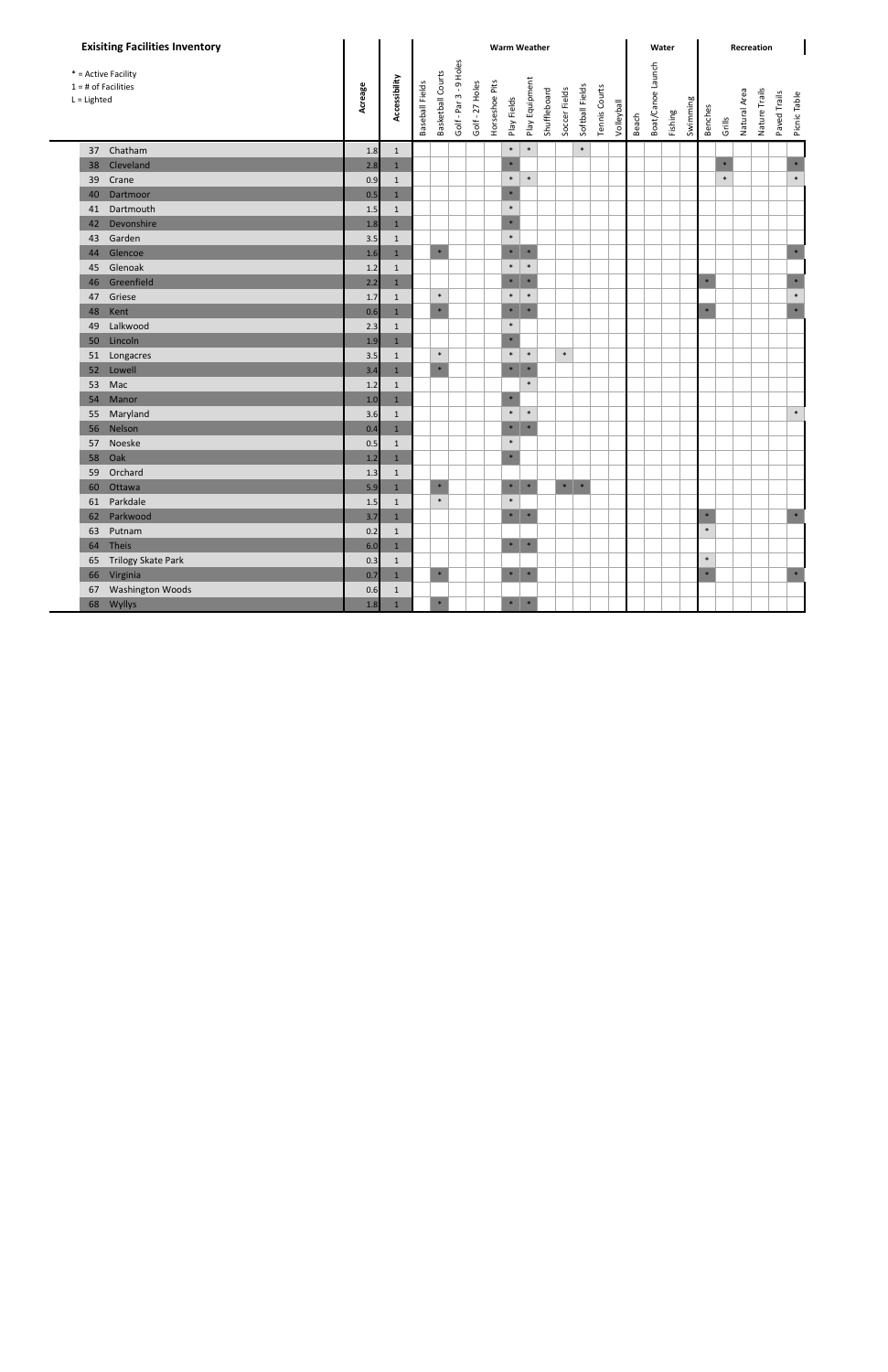| <b>Exisiting Facilities Inventory</b>                         |         | <b>Warm Weather</b> |                 |                   |                        |                 |                |             |                |              |               |                 |               | Water      |       |                   |         | Recreation |         |        |              |               |              |              |
|---------------------------------------------------------------|---------|---------------------|-----------------|-------------------|------------------------|-----------------|----------------|-------------|----------------|--------------|---------------|-----------------|---------------|------------|-------|-------------------|---------|------------|---------|--------|--------------|---------------|--------------|--------------|
| * = Active Facility<br>$1 = #$ of Facilities<br>$L =$ Lighted | Acreage | Accessibility       | Baseball Fields | Basketball Courts | Golf - Par 3 - 9 Holes | Golf - 27 Holes | Horseshoe Pits | Play Fields | Play Equipment | Shuffleboard | Soccer Fields | Softball Fields | Tennis Courts | Volleyball | Beach | Boat/Canoe Launch | Fishing | Swimming   | Benches | Grills | Natural Area | Nature Trails | Paved Trails | Picnic Table |
| <b>Other Parks (and Pathways)</b>                             |         |                     |                 |                   |                        |                 |                |             |                |              |               |                 |               |            |       |                   |         |            |         |        |              |               |              |              |
| Adams<br>a                                                    | 7.4     | $\mathbf{1}$        |                 |                   |                        |                 |                |             |                |              |               |                 |               |            |       |                   |         |            |         |        |              |               |              |              |
| <b>Huron Park</b><br>$\mathbf b$                              | 25.9    | $1\overline{ }$     |                 |                   |                        |                 |                |             |                |              |               |                 |               |            |       |                   |         |            |         |        | $\ast$       | $\ast$        |              |              |
| Riverbend<br>$\mathsf{C}$                                     | 1.4     | $\mathbf{1}$        |                 |                   |                        |                 |                | $\ast$      |                |              |               |                 |               |            |       |                   | $\ast$  |            |         | $\ast$ | $\ast$       |               |              | $\ast$       |
| Siebert<br>d                                                  | 12.0    | $\mathbf{1}$        |                 |                   |                        |                 |                |             |                |              |               |                 |               |            |       |                   |         |            |         |        | $\ast$       | $\ast$        |              |              |
| <b>Sturgeon Creek</b><br>e                                    | 25.2    | 1                   |                 |                   |                        |                 |                |             |                |              |               |                 |               |            |       |                   |         |            |         |        | $\ast$       |               |              |              |
| <b>Arbury Centennial Park</b>                                 |         | $\overline{3}$      |                 |                   |                        |                 |                |             |                |              |               |                 |               |            |       |                   |         |            | $\ast$  |        |              |               | $\ast$       |              |
| Gerstacker Spray Park<br>g                                    |         | $\overline{2}$      |                 |                   |                        |                 |                |             |                |              |               |                 |               |            |       |                   |         |            | $\ast$  |        |              |               | $\ast$       | $\ast$       |
| <b>Caldwell Boat Launch</b><br>h                              |         |                     |                 |                   |                        |                 |                |             |                |              |               |                 |               |            |       | $\ast$            | $\ast$  |            |         |        |              |               |              | $\ast$       |
| <b>Midland Cemetery</b>                                       |         |                     |                 |                   |                        |                 |                |             |                |              |               |                 |               |            |       |                   |         |            | $\ast$  |        |              |               |              |              |
| Pere Marquette Rail Trail                                     |         |                     |                 |                   |                        |                 |                |             |                |              |               |                 |               |            |       |                   |         |            |         |        |              |               |              |              |
| Chippewa Trail                                                |         |                     |                 |                   |                        |                 |                |             |                |              |               |                 |               |            |       |                   |         |            | $\ast$  |        |              |               | $\ast$       |              |
| <b>Grand Curves Trail</b>                                     |         |                     |                 |                   |                        |                 |                |             |                |              |               |                 |               |            |       |                   |         |            |         |        |              |               | $\ast$       |              |
| <b>Midland Civic Arena</b>                                    |         |                     |                 |                   |                        |                 |                |             |                |              |               |                 |               |            |       |                   |         |            |         |        |              |               |              |              |
| Riverfront                                                    |         |                     |                 |                   |                        |                 |                |             |                |              |               |                 |               |            |       | $\ast$            |         |            | $\ast$  |        |              |               | $\ast$       | $\ast$       |
| Towsley Dike Park                                             | 38.6    |                     |                 |                   |                        |                 |                |             |                |              |               |                 |               |            |       |                   |         |            |         |        |              |               |              |              |
| <b>Chestnut Hill</b>                                          | 4.2     |                     |                 |                   |                        |                 |                |             |                |              |               |                 |               |            |       |                   |         |            |         |        | $\ast$       | $\ast$        |              |              |
| Meadowbrook                                                   | 3.1     |                     |                 |                   |                        |                 |                | $\ast$      |                |              |               |                 |               |            |       |                   |         |            |         |        | $\ast$       |               |              |              |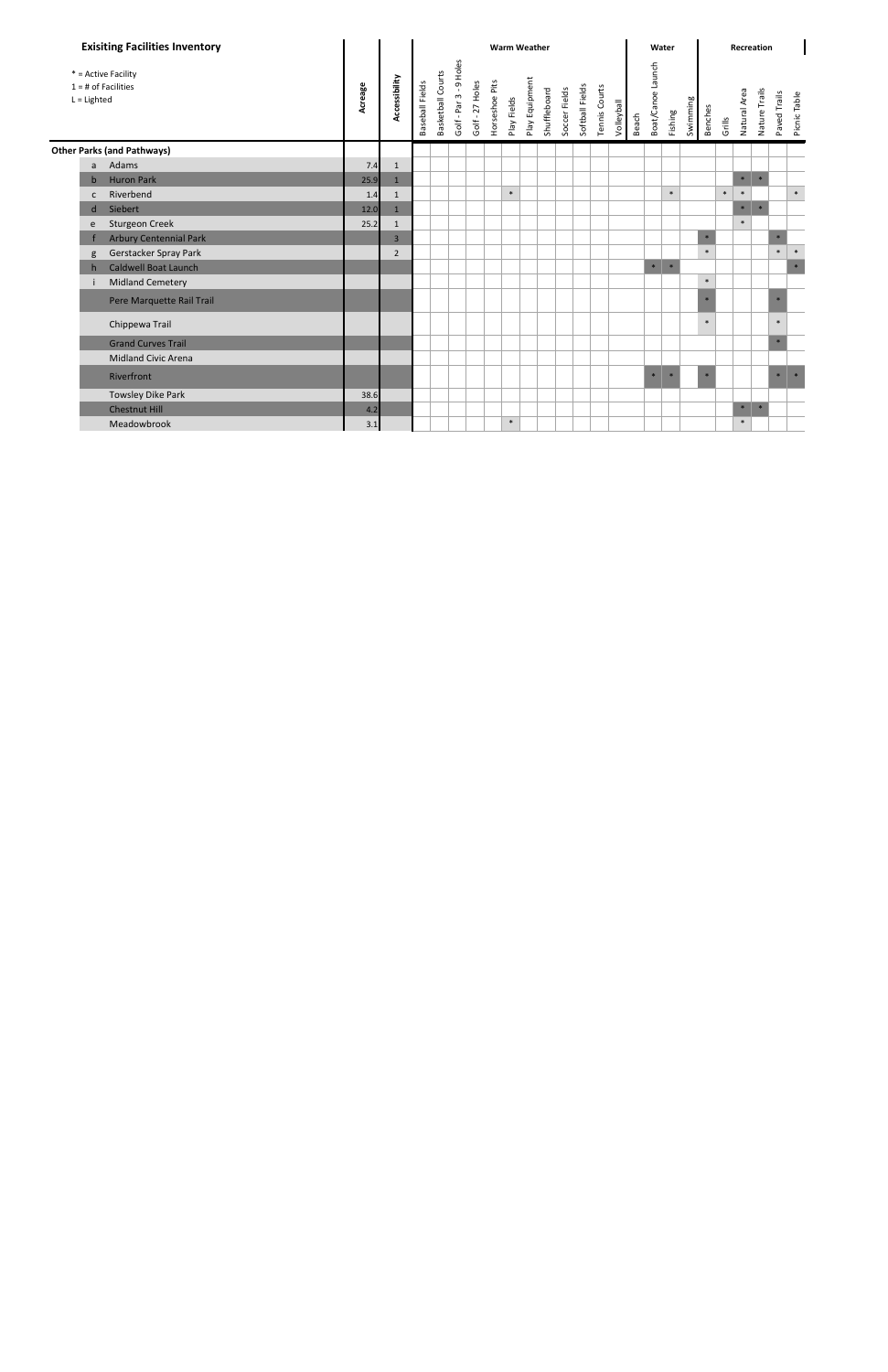|            | <b>Passive Activity</b> |                  |        |                  |                                                       |        |                                     |   | Winter                                   |        |                |           |                     | Indoor        |                |                      | <b>Notes</b>                                             |
|------------|-------------------------|------------------|--------|------------------|-------------------------------------------------------|--------|-------------------------------------|---|------------------------------------------|--------|----------------|-----------|---------------------|---------------|----------------|----------------------|----------------------------------------------------------|
| Band Shell | Concessions             |                  |        |                  | Parking<br>Picnic Shelter<br>Restrooms<br>Warming Hut |        | Undeveloped<br>Cross Country Skiing |   | Hockey Rink<br>Skating Rink<br>Sled Hill |        | Toboggan Run   | Gymnasium | Hockey/Skating Rink | Soccer Fields | Swimming Pools | <b>Tennis Courts</b> |                                                          |
|            |                         |                  |        |                  |                                                       |        |                                     |   |                                          |        |                |           |                     |               |                |                      |                                                          |
|            |                         | $\ast$           | $\ast$ | $\ast$           |                                                       | $\ast$ | $\ast$                              |   |                                          |        |                |           |                     |               |                |                      |                                                          |
|            |                         | $\ast$<br>$\ast$ | $\ast$ |                  |                                                       | $\ast$ | $\ast$                              |   |                                          | $\ast$ |                |           |                     |               |                |                      | water fountain, porta-jons, dog park,<br>skateboard park |
|            | $\ast$                  | $\ast$           | $\ast$ | $\ast$           | $\ast$                                                | $\ast$ | $\ast$                              |   | L.                                       | $\ast$ | $\overline{4}$ |           |                     |               |                |                      | mountain biking, concessions in winter                   |
|            | $\ast$                  | $\ast$           |        | $\ast$           |                                                       |        | $\ast$                              |   |                                          |        |                |           |                     |               |                |                      |                                                          |
|            |                         |                  |        | $\ast$           |                                                       |        |                                     |   |                                          |        |                |           |                     |               |                |                      | porta-jon                                                |
|            |                         | $\ast$           | 4      | $\ast$           |                                                       |        |                                     | L |                                          |        |                |           |                     |               |                |                      |                                                          |
|            | $\ast$                  | $\ast$           | $\ast$ | $\ast$<br>$\ast$ |                                                       | $\ast$ |                                     |   |                                          |        |                |           |                     |               |                |                      | concessions during Little League play                    |
|            |                         | $\ast$           | 3      | $\overline{2}$   |                                                       |        |                                     |   | $\ast$                                   | $\ast$ |                |           |                     |               |                |                      | bike racks near swimming pool                            |
|            |                         | $\ast$           |        |                  |                                                       |        |                                     |   |                                          |        |                |           |                     |               |                |                      |                                                          |
|            |                         | $\ast$           | $\ast$ | $\ast$           |                                                       |        |                                     |   |                                          |        |                |           |                     |               |                |                      | porta-jons at ball diamonds 4-8                          |
|            |                         | $\ast$           | $\ast$ | $*$              |                                                       | $\ast$ | $\ast$                              |   |                                          |        |                |           |                     |               |                |                      | water fountain, BMX track                                |
|            |                         |                  | $\ast$ | $\ast$           |                                                       |        |                                     |   |                                          |        |                |           |                     |               |                |                      | ADA-accessible design                                    |
|            |                         |                  |        |                  |                                                       |        |                                     |   |                                          |        |                |           |                     |               |                |                      |                                                          |
|            |                         | $\ast$           |        |                  |                                                       | $\ast$ |                                     |   |                                          |        |                |           |                     |               |                |                      |                                                          |
|            |                         |                  |        |                  |                                                       |        |                                     |   |                                          |        |                |           |                     |               |                |                      |                                                          |
|            |                         |                  |        | $\ast$           |                                                       |        |                                     |   |                                          |        |                |           |                     |               |                |                      |                                                          |
|            |                         |                  |        |                  |                                                       |        |                                     |   |                                          |        |                |           |                     |               |                |                      | ADA-accessible play structure                            |
|            |                         | $\ast$           |        |                  |                                                       |        |                                     |   |                                          |        |                |           |                     |               |                |                      | gazebo, ADA-accessible play structure                    |
|            |                         |                  |        |                  |                                                       |        |                                     |   |                                          |        |                |           |                     |               |                |                      |                                                          |
|            |                         |                  |        |                  |                                                       |        |                                     |   |                                          |        |                |           |                     |               |                |                      | baseball backstop                                        |
|            |                         |                  |        |                  |                                                       |        |                                     |   |                                          |        |                |           |                     |               |                |                      | water fountain, bike rack                                |
|            |                         |                  |        |                  |                                                       | $\ast$ |                                     |   |                                          |        |                |           |                     |               |                |                      |                                                          |
|            |                         |                  |        |                  |                                                       |        |                                     |   |                                          | $\ast$ |                |           |                     |               |                |                      |                                                          |
|            |                         |                  |        |                  |                                                       | $\ast$ |                                     |   |                                          |        |                |           |                     |               |                |                      |                                                          |
|            |                         |                  |        |                  |                                                       |        |                                     |   |                                          |        |                |           |                     |               |                |                      |                                                          |
|            |                         |                  |        |                  |                                                       | $\ast$ |                                     |   |                                          |        |                |           |                     |               |                |                      |                                                          |
|            |                         |                  |        |                  |                                                       | $\ast$ |                                     |   |                                          |        |                |           |                     |               |                |                      |                                                          |
|            |                         |                  |        |                  |                                                       |        |                                     |   |                                          |        |                |           |                     |               |                |                      |                                                          |
|            |                         |                  |        |                  |                                                       |        |                                     |   |                                          |        |                |           |                     |               |                |                      |                                                          |
|            |                         |                  |        |                  |                                                       |        |                                     |   |                                          |        |                |           |                     |               |                |                      |                                                          |
|            |                         |                  |        |                  |                                                       | $\ast$ |                                     |   |                                          |        |                |           |                     |               |                |                      |                                                          |
|            |                         |                  |        |                  |                                                       |        |                                     |   |                                          |        |                |           |                     |               |                |                      |                                                          |
|            |                         |                  |        |                  |                                                       |        |                                     |   |                                          |        |                |           |                     |               |                |                      |                                                          |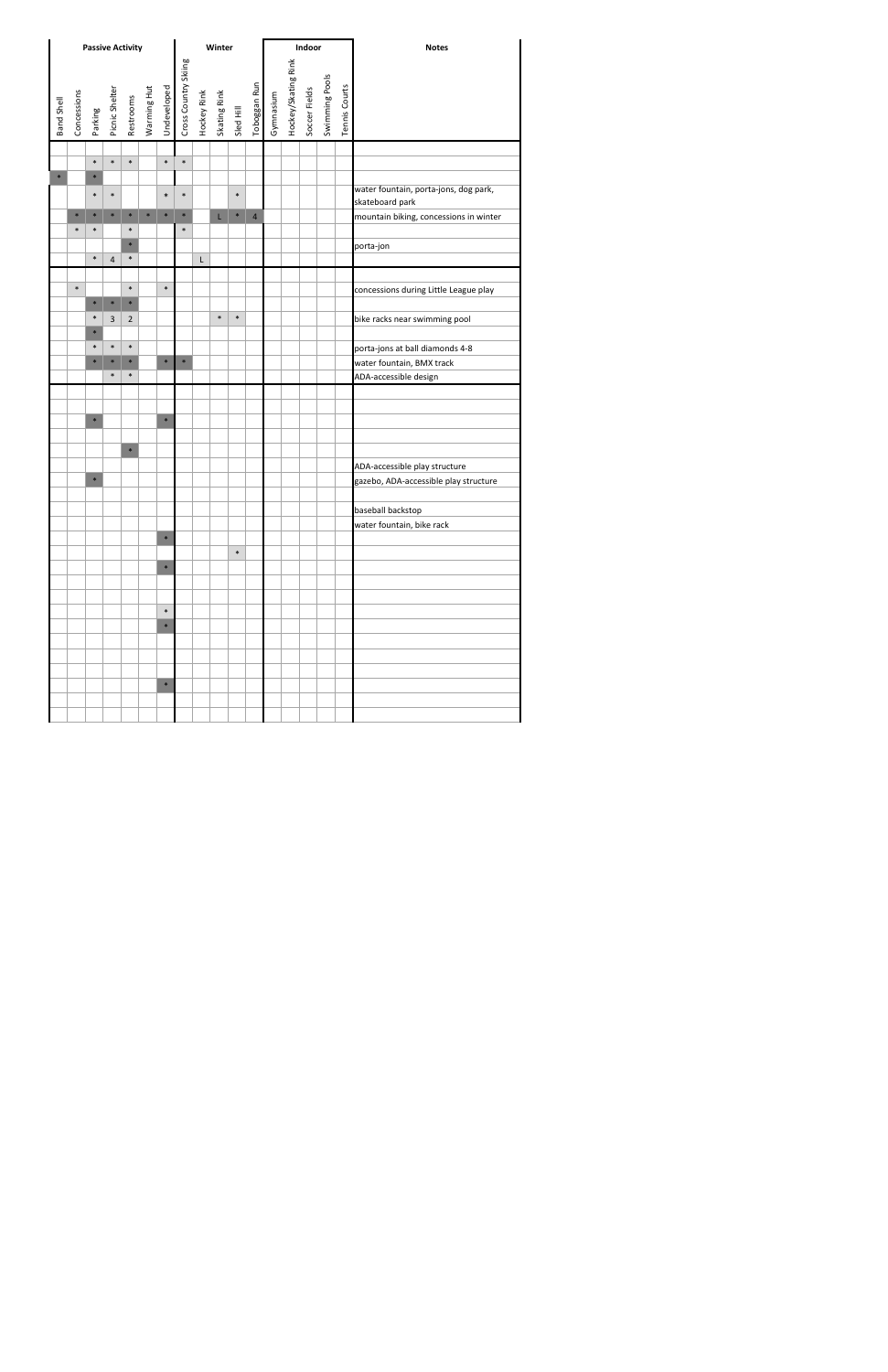|            | <b>Passive Activity</b> |         |                |           |             |             |                      |             | Winter       |           |              |           |                     | Indoor        |                |               | <b>Notes</b>              |
|------------|-------------------------|---------|----------------|-----------|-------------|-------------|----------------------|-------------|--------------|-----------|--------------|-----------|---------------------|---------------|----------------|---------------|---------------------------|
| Band Shell | Concessions             | Parking | Picnic Shelter | Restrooms | Warming Hut | Undeveloped | Cross Country Skiing | Hockey Rink | Skating Rink | Sled Hill | Toboggan Run | Gymnasium | Hockey/Skating Rink | Soccer Fields | Swimming Pools | Tennis Courts |                           |
|            |                         |         |                |           |             |             |                      |             |              |           |              |           |                     |               |                |               |                           |
|            |                         |         |                |           |             |             |                      |             |              |           |              |           |                     |               |                |               |                           |
|            |                         |         |                |           |             |             |                      |             |              |           |              |           |                     |               |                |               |                           |
|            |                         |         |                |           |             |             |                      |             |              |           |              |           |                     |               |                |               |                           |
|            |                         |         |                |           |             |             |                      |             |              |           |              |           |                     |               |                |               |                           |
|            |                         |         |                |           |             | $\ast$      |                      |             |              |           |              |           |                     |               |                |               |                           |
|            |                         |         |                |           |             |             |                      |             |              |           |              |           |                     |               |                |               |                           |
|            |                         |         |                |           |             |             |                      |             |              |           |              |           |                     |               |                |               |                           |
|            |                         |         |                |           |             |             |                      |             |              |           |              |           |                     |               |                |               |                           |
|            |                         |         |                |           |             |             |                      |             |              |           |              |           |                     |               |                |               |                           |
|            |                         |         |                |           |             |             |                      |             |              |           |              |           |                     |               |                |               |                           |
|            |                         |         |                |           |             |             |                      |             |              |           |              |           |                     |               |                |               |                           |
|            |                         |         |                |           |             |             |                      |             |              |           |              |           |                     |               |                |               |                           |
|            |                         |         |                |           |             |             |                      |             |              |           |              |           |                     |               |                |               |                           |
|            |                         |         |                |           |             |             |                      |             |              |           |              |           |                     |               |                |               |                           |
|            |                         |         |                |           |             | $\ast$      |                      |             |              |           |              |           |                     |               |                |               |                           |
|            |                         |         |                |           |             |             |                      |             |              |           |              |           |                     |               |                |               |                           |
|            |                         |         |                |           |             |             |                      |             |              |           |              |           |                     |               |                |               |                           |
|            |                         |         |                |           |             |             |                      |             |              |           |              |           |                     |               |                |               |                           |
|            |                         |         |                |           |             |             |                      |             |              |           |              |           |                     |               |                |               |                           |
|            |                         |         |                |           |             | $\ast$      |                      |             |              |           |              |           |                     |               |                |               |                           |
|            |                         |         |                |           |             |             |                      |             |              |           |              |           |                     |               |                |               |                           |
|            |                         |         |                |           |             |             |                      |             |              |           |              |           |                     |               |                |               |                           |
|            |                         |         |                |           |             |             |                      |             |              |           |              |           |                     |               |                |               |                           |
|            |                         |         |                |           |             |             |                      |             |              |           |              |           |                     |               |                |               |                           |
|            |                         |         |                |           |             |             |                      |             |              |           |              |           |                     |               |                |               |                           |
|            |                         |         |                |           |             |             |                      |             |              |           |              |           |                     |               |                |               |                           |
|            |                         |         |                |           |             |             |                      |             |              |           |              |           |                     |               |                |               | inline skating, porta-jon |
|            |                         |         |                |           |             | $\ast$      |                      |             |              |           |              |           |                     |               |                |               |                           |
|            |                         |         |                |           |             |             |                      |             |              |           |              |           |                     |               |                |               |                           |